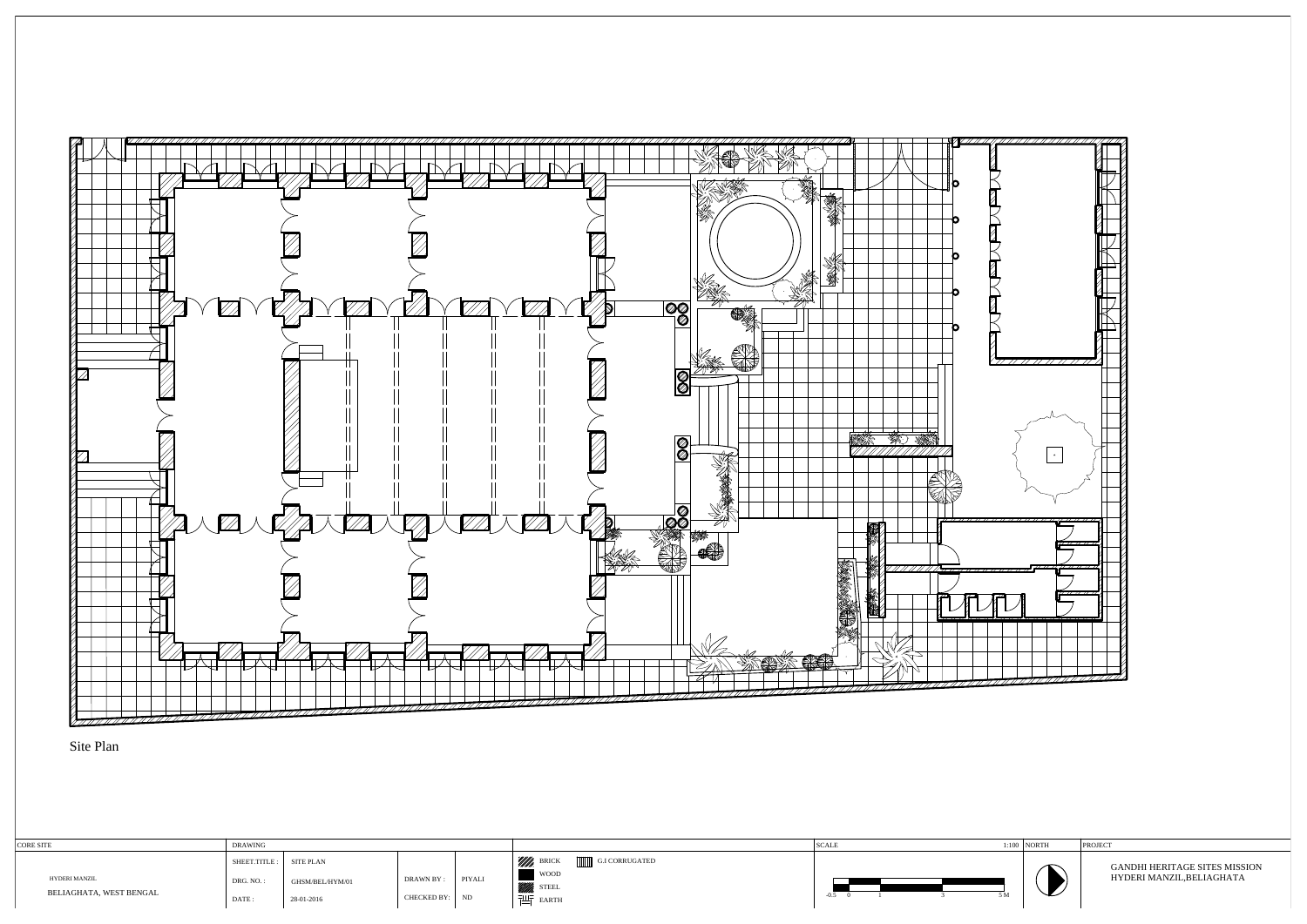CHECKED BY: ND DRAWN BY : PIYALI



|                         | <b>DRAWING</b> |                                 |                       |        |                              | SCAL | $1:100$ NORTH | PROJEC <sup>®</sup>                  |
|-------------------------|----------------|---------------------------------|-----------------------|--------|------------------------------|------|---------------|--------------------------------------|
|                         |                | SHEET. TITLE: GROUND FLOOR PLAN |                       |        | WWW. BRICK<br>G.I CORRUGATED |      | ∽             | <b>GANDHI HERITAGE SITES MISSION</b> |
| HYDERI MANZIL           | DRG. NO.       | GHSM/BEL/HYM/02                 | DRAWN BY:             | PIYALI | <b>WOOD</b>                  |      |               | HYDERI MANZIL, BELIAGHATA            |
| BELIAGHATA, WEST BENGAL | <b>DATE</b>    | 28-01-2016                      | <b>CHECKED BY: ND</b> |        | <b>STEEL</b><br>$71F$ FARTH  |      | $\mathbf{r}$  |                                      |

WOOD **STEEL** EARTH

DRG. NO. :<br>DATE : 28-01-2016

BELIAGHATA, WEST BENGAL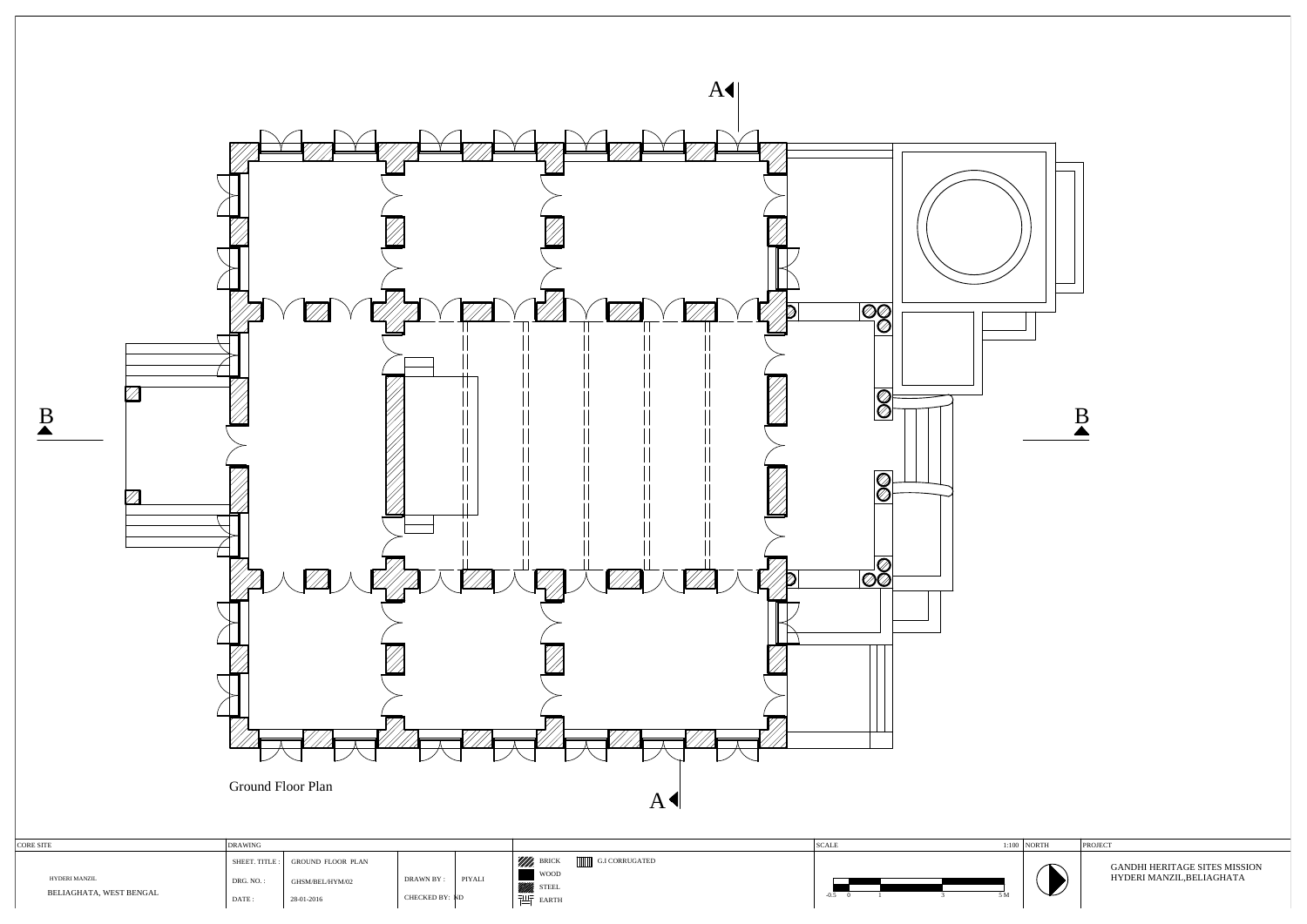

West Elevation



### East Elevation

| <b>CORE SITE</b>                         | <b>DRAWING</b> |                           |             |        |                              | <sup>1</sup> SCALE | $1:100$ NORTH |  |
|------------------------------------------|----------------|---------------------------|-------------|--------|------------------------------|--------------------|---------------|--|
|                                          |                | SHEET. TITLE : ELEVATIONS |             |        | Will BRICK<br>G.I CORRUGATED |                    |               |  |
| HYDERI MANZIL<br>BELIAGHATA, WEST BENGAL | DRG. NO.:      | GHSM/BEL/HYM/03           | DRAWN BY :  | PIYALI | WOOD<br>STEEL <sup>3</sup>   |                    |               |  |
|                                          | DATE:          | 28-01-2016                | CHECKED BY: | ND     | 晋<br><b>EARTH</b>            | 5 N<br>$-0.5$      |               |  |



| 1:100 | <b>NORTH</b> | <b>PROJECT</b>                                                    |
|-------|--------------|-------------------------------------------------------------------|
| 5 M   |              | <b>GANDHI HERITAGE SITES MISSION</b><br>HYDERI MANZIL, BELIAGHATA |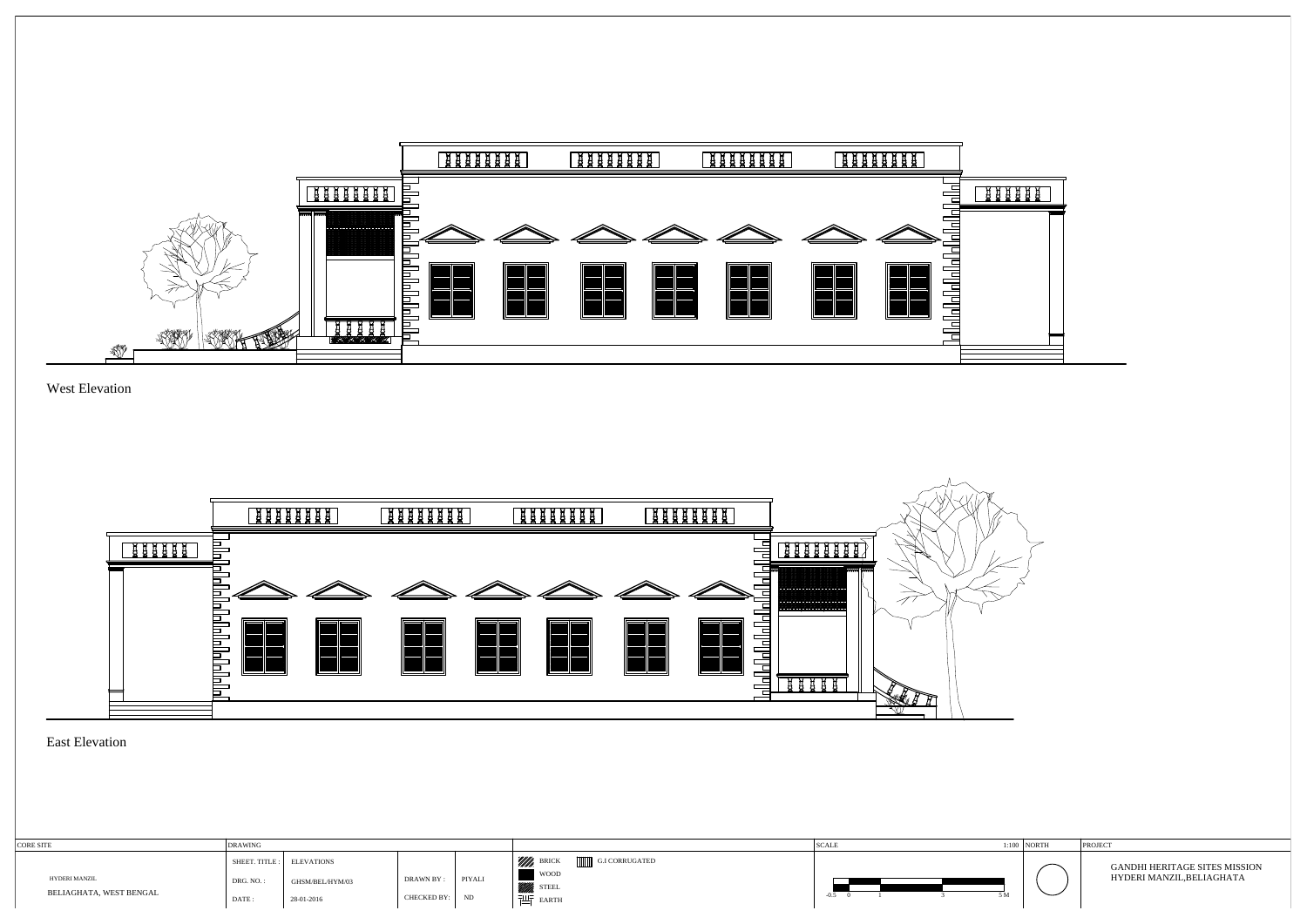

Front Elevation



#### Back Elevation

| 1:100 | <b>INORTH</b> | <b>PROJECT</b>                                                    |  |  |  |  |  |
|-------|---------------|-------------------------------------------------------------------|--|--|--|--|--|
| 5 M   |               | <b>GANDHI HERITAGE SITES MISSION</b><br>HYDERI MANZIL, BELIAGHATA |  |  |  |  |  |

| <b>CORE SITE</b>        | <b>DRAWING</b> |                           |                |         |                              | <b>SCALE</b> | $1:100$ NORTH            |   | PROJECT                              |  |
|-------------------------|----------------|---------------------------|----------------|---------|------------------------------|--------------|--------------------------|---|--------------------------------------|--|
|                         |                | SHEET. TITLE : ELEVATIONS |                |         | WWW. BRICK<br>G.I CORRUGATED |              |                          | ∽ | <b>GANDHI HERITAGE SITES MISSION</b> |  |
| <b>HYDERI MANZIL</b>    | DRG. NO.       | GHSM/BEL/HYM/04           | DRAWN BY:      | PIYALI  | <b>WOOD</b><br><b>STEEL</b>  |              |                          |   | HYDERI MANZIL, BELIAGHATA            |  |
| BELIAGHATA, WEST BENGAL | DATE :         | 28-01-2016                | CHECKED BY: ND | 凹 EARTH | -0.5                         |              | $\overline{\phantom{0}}$ |   |                                      |  |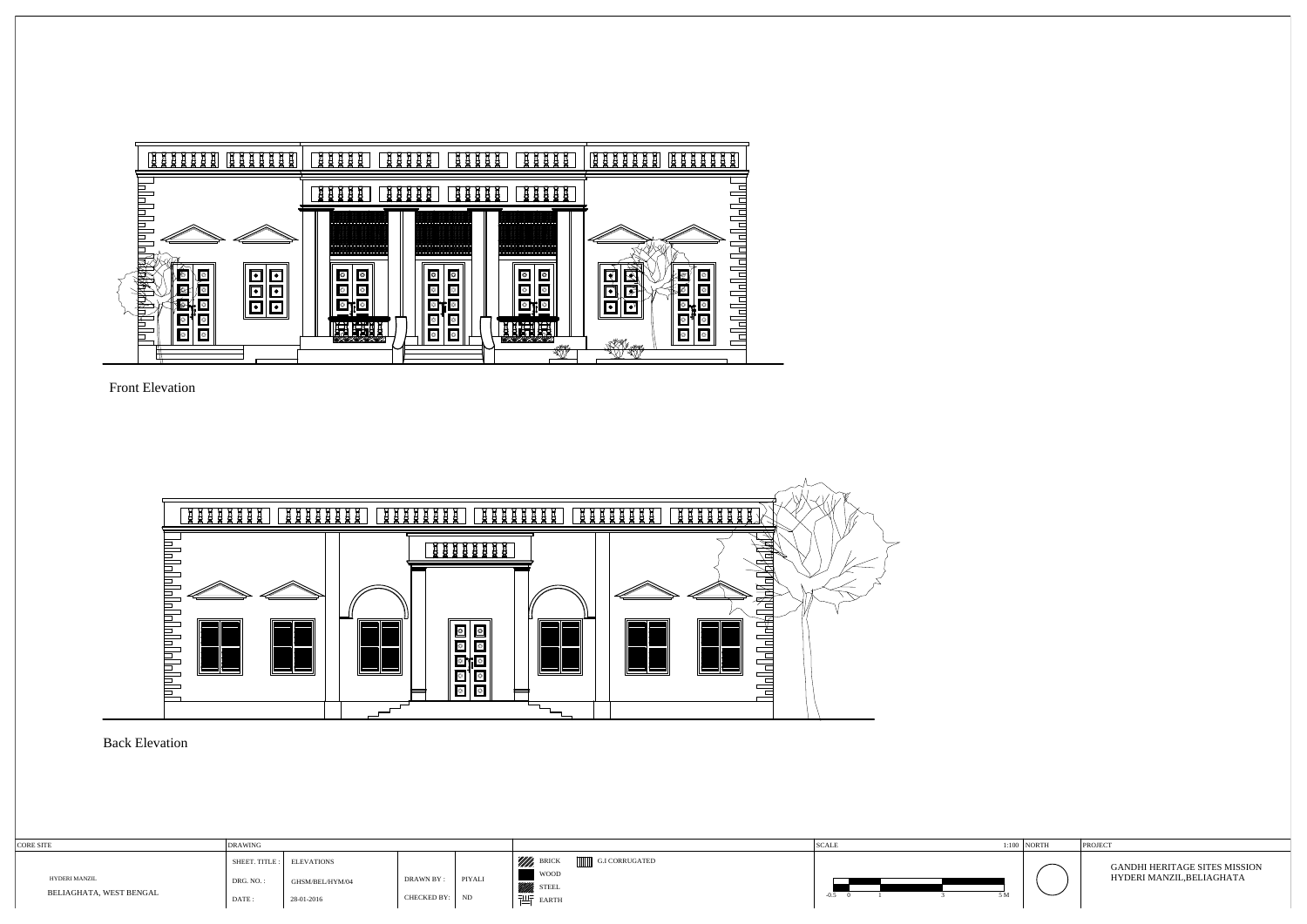

| <b>CORE SITE</b>        | <b>DRAWING</b>          |                 |                           |                                  | SCAL.         | $1:100$ NORTH            | PROJEC                        |
|-------------------------|-------------------------|-----------------|---------------------------|----------------------------------|---------------|--------------------------|-------------------------------|
|                         | SHEET. TITLE : SECTIONS |                 |                           | '////h.<br><b>G.I CORRUGATED</b> |               |                          | GANDHI HERITAGE SITES MISSION |
| HYDERI MANZIL           | DRG. NO. .              | GHSM/BEL/HYM/05 | PIYALI<br><b>DRAWN BY</b> | <b>WOOD</b><br><b>STEEL</b>      |               |                          | HYDERI MANZIL, BELIAGHATA     |
| BELIAGHATA, WEST BENGAL | DATE:                   | 28-01-2016      | CHECKED BY:<br>ND         | EARTH                            | $-0.5$<br>5 M | $\overline{\phantom{0}}$ |                               |

|     | $1:100$ NORTH | <b>PROJECT</b>                                                    |  |  |  |  |  |
|-----|---------------|-------------------------------------------------------------------|--|--|--|--|--|
| 5 M |               | <b>GANDHI HERITAGE SITES MISSION</b><br>HYDERI MANZIL, BELIAGHATA |  |  |  |  |  |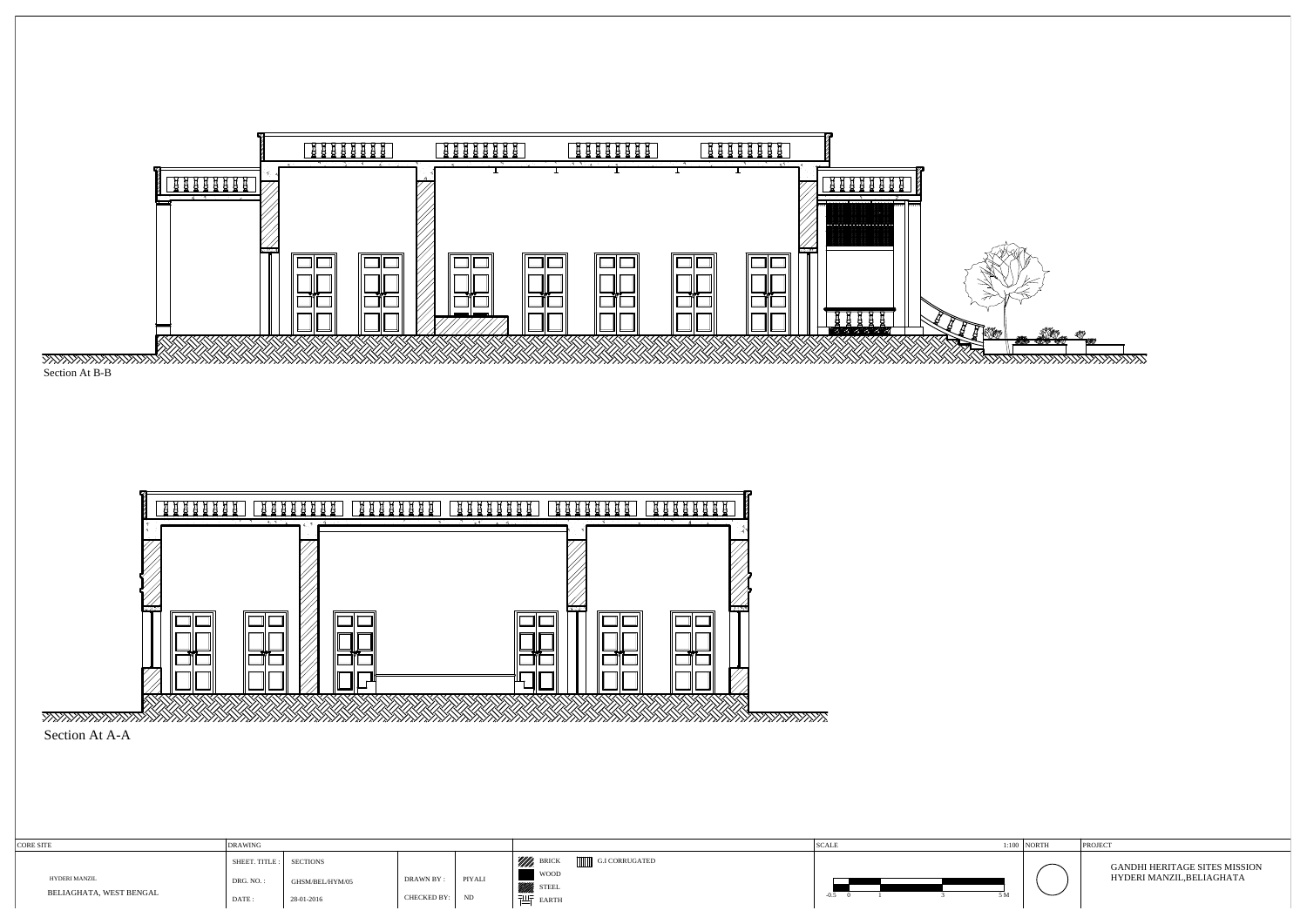### **Gandhi Bhavan, Beliaghata West Bengal**

### **Details**

Name of building: Gandhi Bhavan Other names: Hyderi Manzil Date of construction: Present use: Museum

Condition of building: Good No. of floors: 1 No. of rooms/floor: 8 Area: 652 sqft (approx.) Construction material: Brick Surveyed by: Piyali Bhowmick

Current owner: Government of West Bengal (P.W.D) Contact Person Jatin C. Das (Vice Presedent), Purba Kolkata Bapuji Smarak Seva Samity, Ph no. - 9051676644 Brief history: • •13th August, 1947- Mahatma Gandhi moved in to 'Hyderi Mazil'.

- •The single-storey mansion at the city's outskirts became the centre of activity in August - September, 1947, when Gandhi decided to temporarily reside there to stop communal violence rocking Calcutta at that time.
- •August 15, 1947 ushered in the new dawn of freedom, Mahatma spent the day fasting and praying at this house.
- •On September 7, 1947, Gandhiji left for Delhi after spending 25 days in Hyderi Manzil.